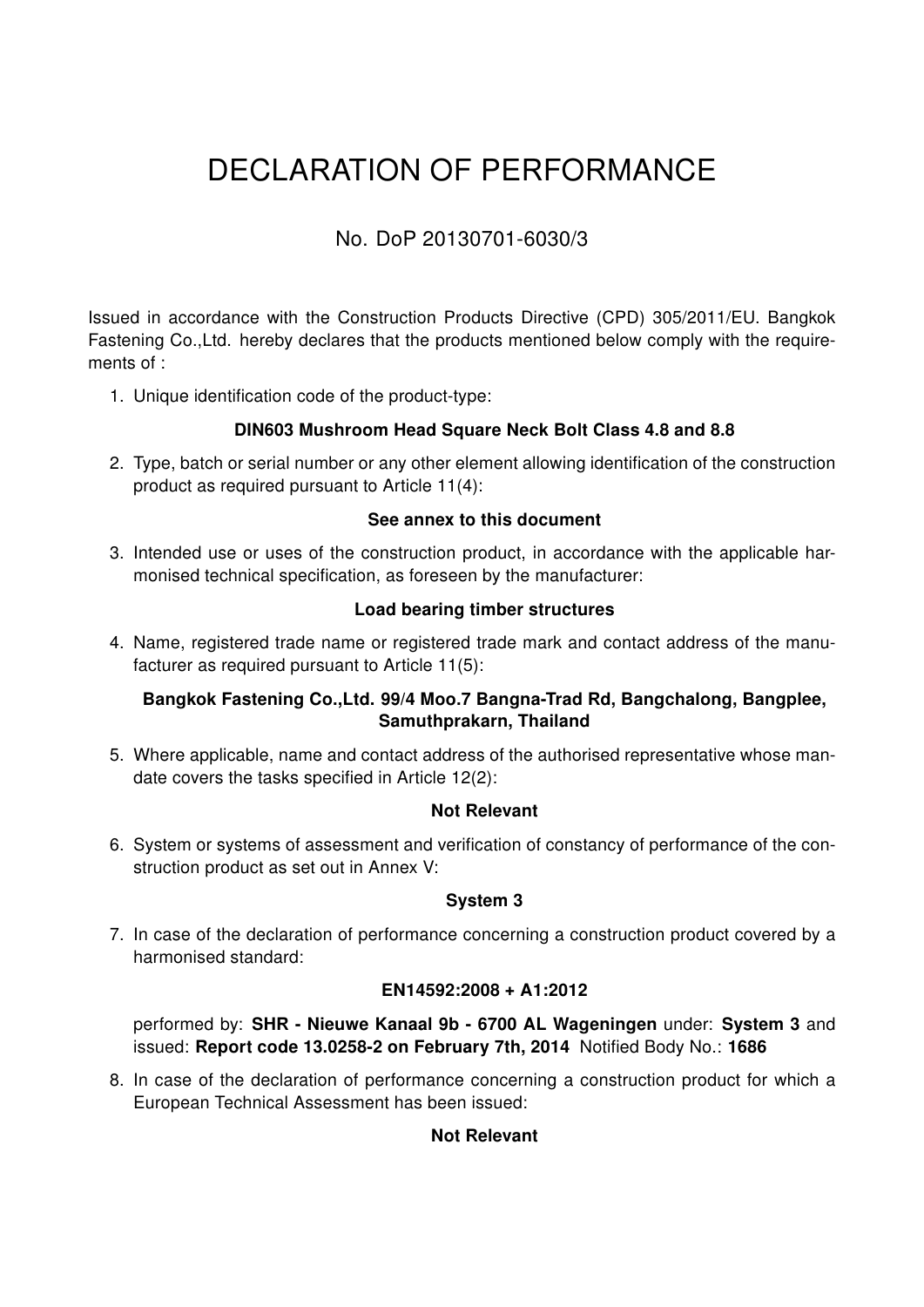#### 9. Declared performance

| Class 4.8        |                  |                  |                  |                  |                  |
|------------------|------------------|------------------|------------------|------------------|------------------|
| M <sub>6</sub>   | M7               | M <sub>8</sub>   | M10              | M <sub>12</sub>  | M16              |
| $M_{y,k}$ (N-mm) | $M_{u,k}$ (N-mm) | $M_{y,k}$ (N-mm) | $M_{u,k}$ (N-mm) | $M_{y,k}$ (N-mm) | $M_{y,k}$ (N-mm) |
| 9708             | 19396            | 27749            | 45393            | 75929            | 437459           |

Class 8.8

| M <sub>6</sub>   | M7               | M8               | M <sub>10</sub>  | M12              | M <sub>16</sub>  |
|------------------|------------------|------------------|------------------|------------------|------------------|
| $M_{u,k}$ (N-mm) | $M_{u,k}$ (N-mm) | $M_{v,k}$ (N-mm) | $M_{y,k}$ (N-mm) | $M_{u,k}$ (N-mm) | $M_{y,k}$ (N-mm) |
| 16853            | 30802            | 49503            | 87302            | 132599           | 928500           |

10. The performance of the product identified in points 1 and 2 is in conformity with the declared performance in point 9. This declaration of performance is issued under the sole responsibility of the manufacturer identified in point 4. Signed for and on behalf of the manufacturer by:

#### Company Stamp:

Mr. Suthep Kongtoranin, Managing Director

Samuthprakarn, February 14th, 2014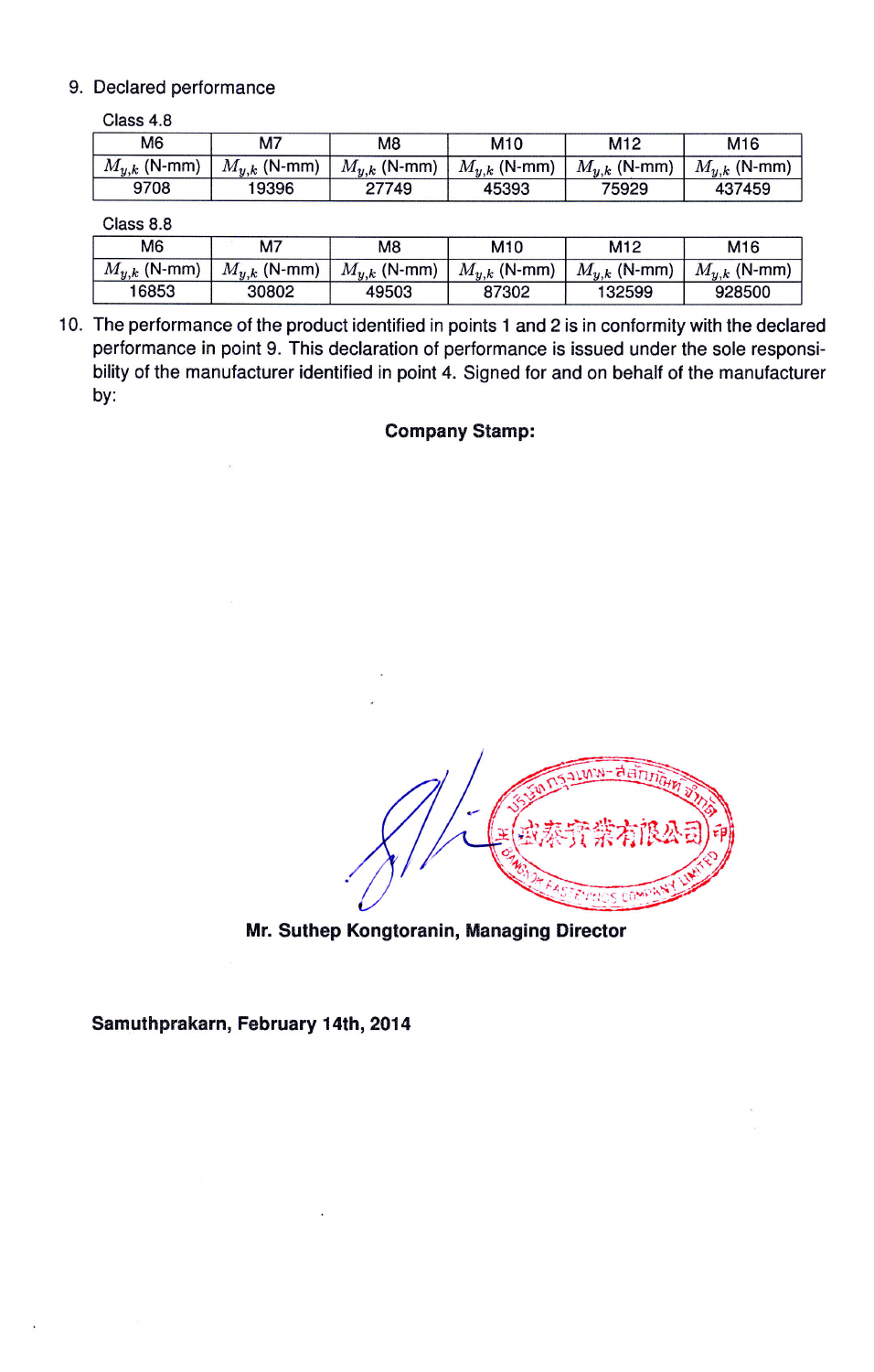## Annex

| <b>Bolt Size</b>            | M <sub>6</sub>                                | M7  | M <sub>8</sub> | M <sub>10</sub> | M <sub>12</sub>                                      | M16  |
|-----------------------------|-----------------------------------------------|-----|----------------|-----------------|------------------------------------------------------|------|
| Norminal Dia., $D_{nom}$ mm | 6.0                                           | 7.0 | 8.0            | 10.0            | 12.0                                                 | 16.0 |
| Length, $l$ mm              | $16 - 130$                                    |     |                |                 | 40 - 100   16 - 200   20 - 260   30 - 300   50 - 130 |      |
| <b>Bolt Grade</b>           | Class 4.8 and 8.8 according to ISO 898-1:2013 |     |                |                 |                                                      |      |
| <b>Corrosion Resistance</b> | Service Class 2 according to EN1955-1-1       |     |                |                 |                                                      |      |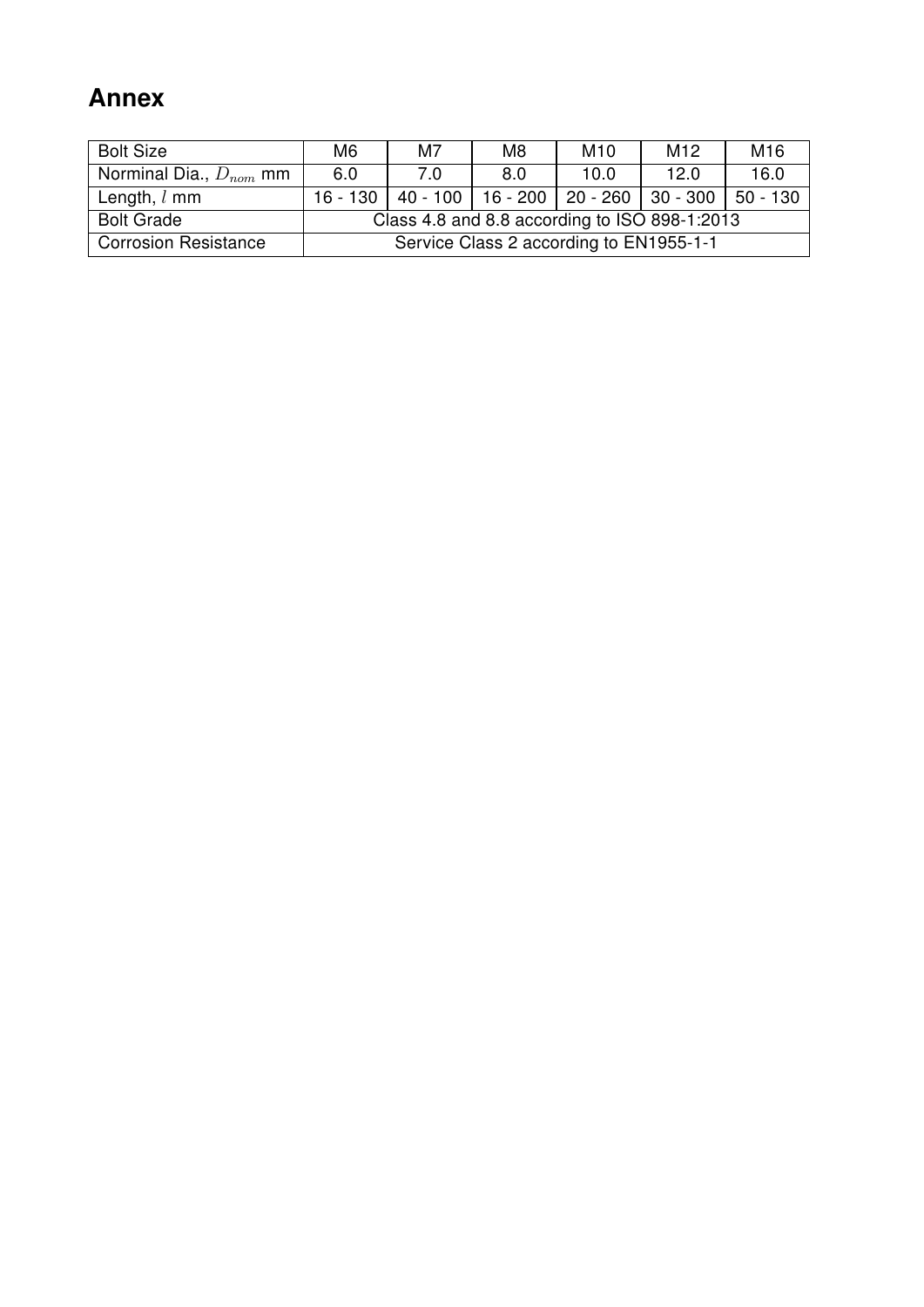## CE CERTIFICATE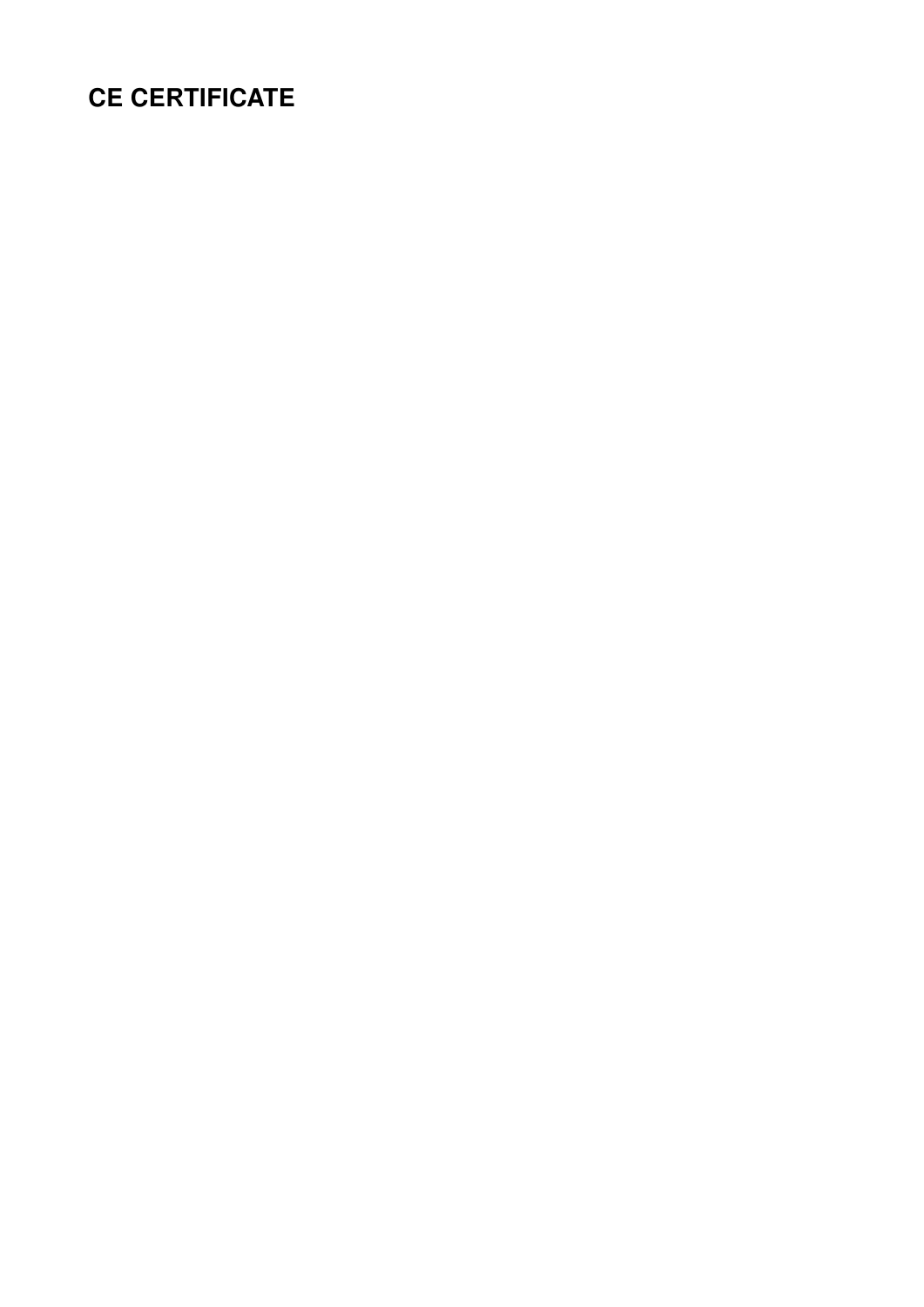

# **CE CERTIFICATE**

| Number:                           | 12-02-2014-B                                                                                                                 |
|-----------------------------------|------------------------------------------------------------------------------------------------------------------------------|
| Producer:                         | Bangkok fastening Co. Ltd<br>99/4 Moo7, Banga-Trad Rd<br>Bangchalong, Bangplee<br>Samutprakarn 10540, Thailand               |
| Product:                          | Mushroom head square neck bolts class 4.8 and 8.8 steel<br>$\varnothing$ 6.0 mm, 7.0 mm, 8.0 mm, 10.0 mm, 12.0 mm and 16 mm. |
| Base of certificate:<br>Standard: | Initial type test report 13.0258-2 date 2014-02-07.<br>EN 14592+A1:2012                                                      |

SHR declares that it performed the initial type testing on the products mentioned, according to the standard: EN 14592+A1:2012. Detailed data of the testing is documented in SHR-report 13.0258-2

Wageningen, February 12<sup>th</sup>, 2014

 $10 - 00$ 

Dr. ir. J.A. van Aken Vice director

*SHR matches all general requirements for the competence of testing and calibration laboratories according to NEN-EN-ISO/IEC 17025: 2005 and is audited for this by the Dutch Accreditation Counsel. SHR is recognised by the European Union as a notified body under the number 1686. Detailed information can be found on the website www.ec.europa.eu/enterprise/newapproach/nando*

Nieuwe Kanaal 9b ● PO Box 497 ● NL-6700 AL Wageningen Tel: (+31) 0317 467 366 ● Fax: (+31) 0317 467 399 W: www.shr.nl ● E: info@shr.nl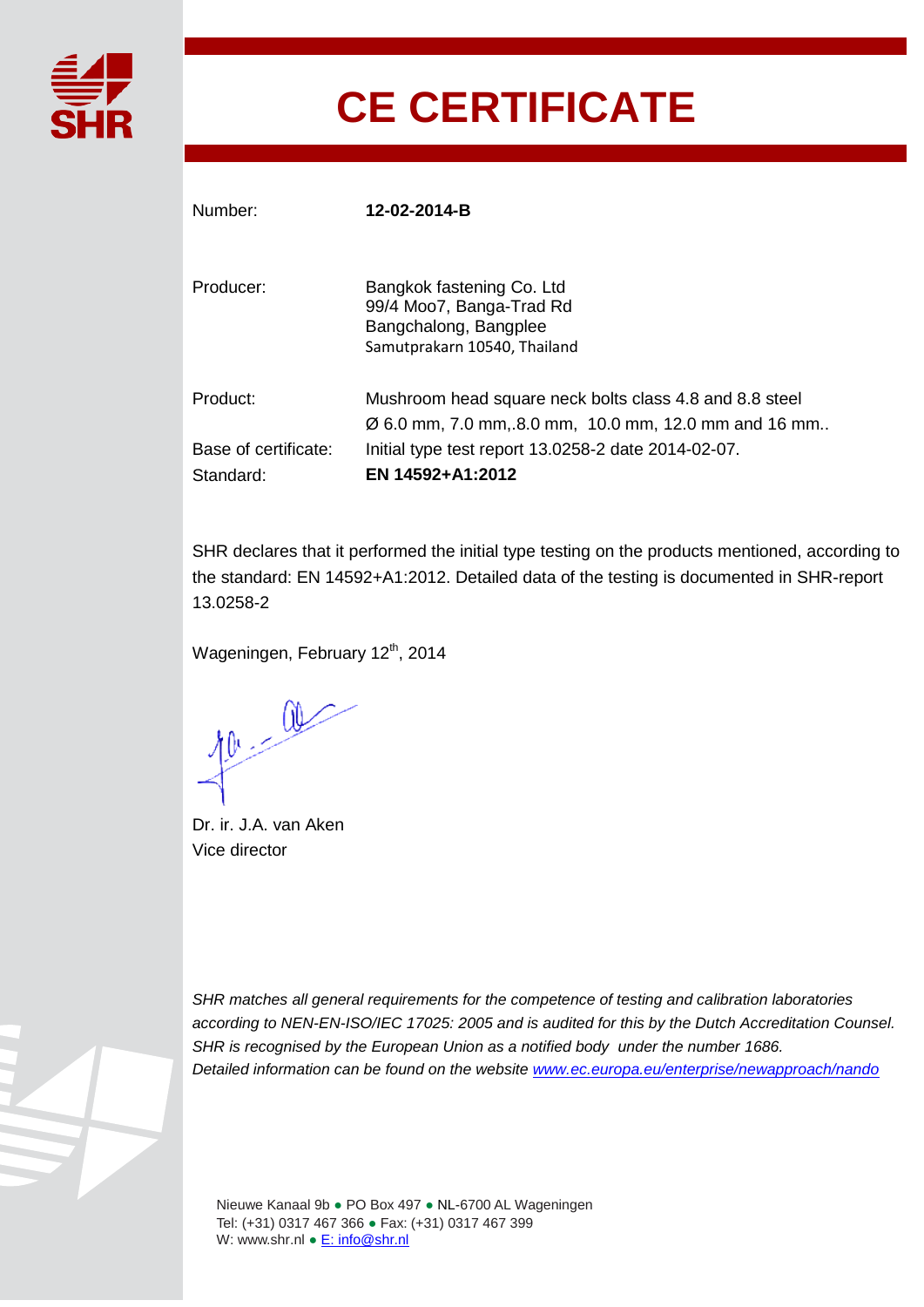

# **CERTIFICATE**

CE Certificate **12-02-2014-B**

2-12-2014

### **Initial Type Testing results;**

#### **Characteristic yield moment My,k in Nmm**

#### **Class 4.8**

| M6                 | M7                 | M <sub>8</sub>     | <b>M10</b>         | M <sub>12</sub>    | M 16               |
|--------------------|--------------------|--------------------|--------------------|--------------------|--------------------|
| $M_{y,k}$<br>(Nmm) | $M_{y,k}$<br>(Nmm) | $M_{y,k}$<br>(Nmm) | $M_{y,k}$<br>(Nmm) | $M_{y,k}$<br>(Nmm) | $M_{y,k}$<br>(Nmm) |
| 9708               | 19396              | 27749              | 45393              | 75929              | 437459             |

#### **Characteristic yield moment**

**Class 8.8**

| M6                 | M7                 | M8                 | <b>M10</b>         | M <sub>12</sub>    | M 16               |
|--------------------|--------------------|--------------------|--------------------|--------------------|--------------------|
| $M_{y,k}$<br>(Nmm) | $M_{y,k}$<br>(Nmm) | $M_{y,k}$<br>(Nmm) | $M_{y,k}$<br>(Nmm) | $M_{y,k}$<br>(Nmm) | $M_{y,k}$<br>(Nmm) |
| 16853              | 30802              | 49503              | 87302              | 132599             | 928500             |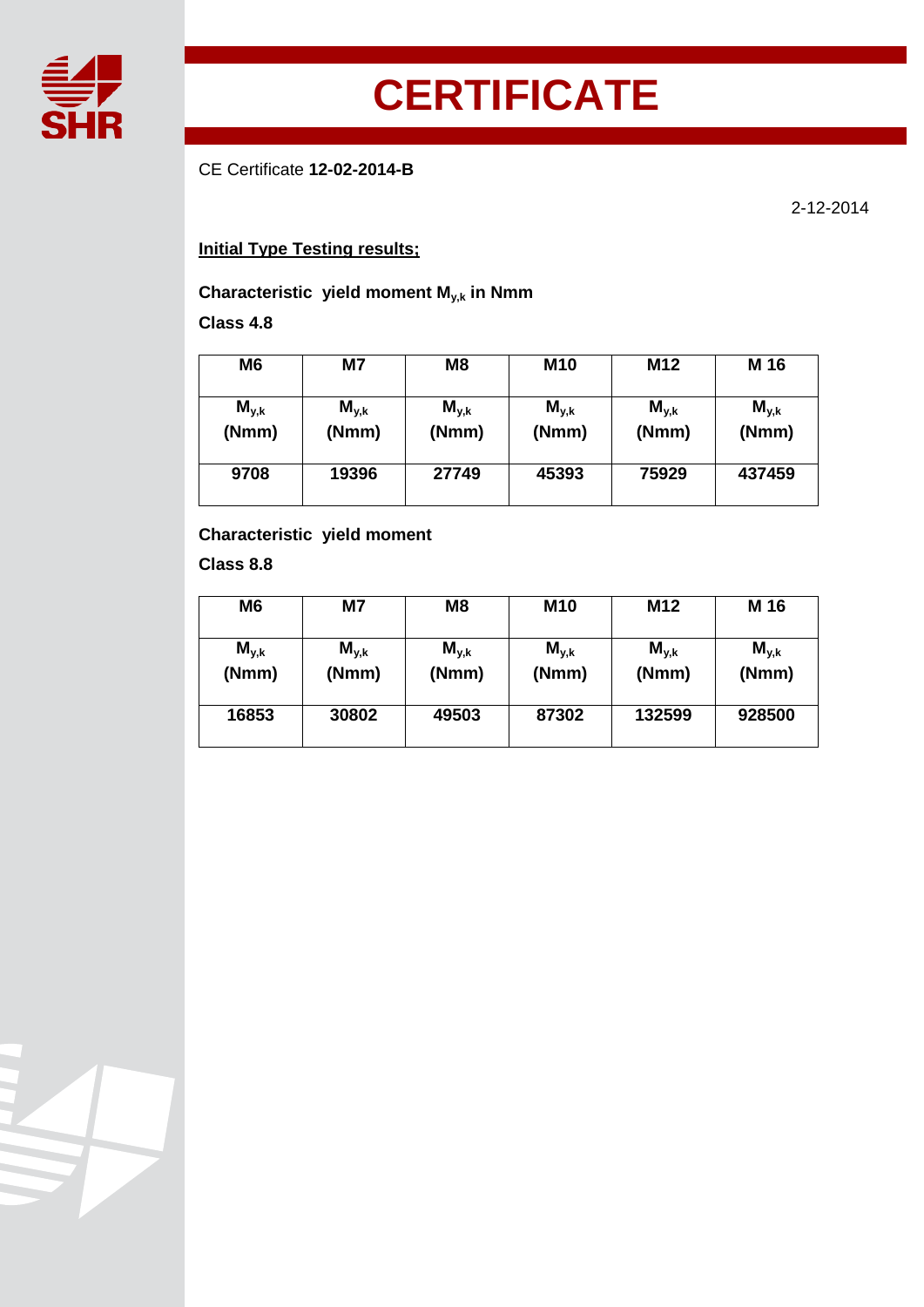

**Title:** Bolts: laboratory tests within the framework of the CE mark

**Report code:** 13.0258-2 **Date:** 

 $t^{\text{th}}$ , 2014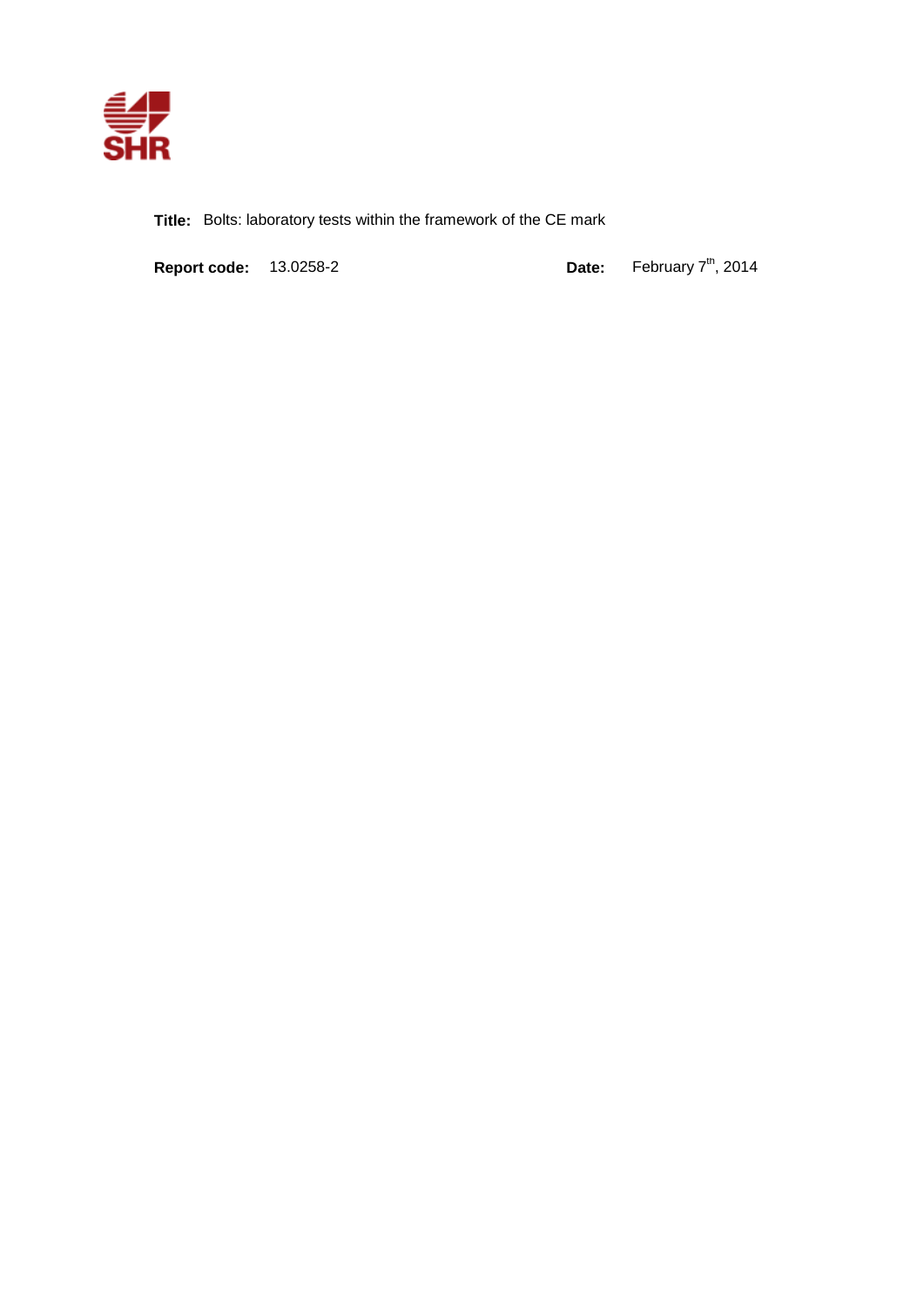

Report code: 13.0258-2

Date: February 7<sup>th</sup>, 2014

Page 2/9

SHR "Het Cambium" Nieuwe Kanaal 9b P.O.Box 497 6700 AL Wageningen The Netherlands

Tel: 00 31 317 – 467366 Fax: 00 31 317 – 467399

E-mail: b.pfeiffer@shr.nl

This report consists of 9 pages. It is the property of the client , who is entitled to publish this report integrally. Partial publication, also by the owner, is only permitted after approval in writing by SHR.

Client: Bangkok fastening Co. Ltd 99/4 Moo7, Banga-Trad Rd Bangchalong, Bangplee Samutprakarn 10540, Thailand

Appendix:

Project number: 13.0258

Author:

B.M. Pfeiffer Project manager

 $40 - 00$ 

Dr. ir. J. A. van Aken

Headwords: Bolts, yield moment, geometry.

*SHR complies with "General requirements for the competence of testing - and calibration laboratories" in accordance with NEN-EN-ISO/IEC 17025:2005 and is notified body nr.1686.*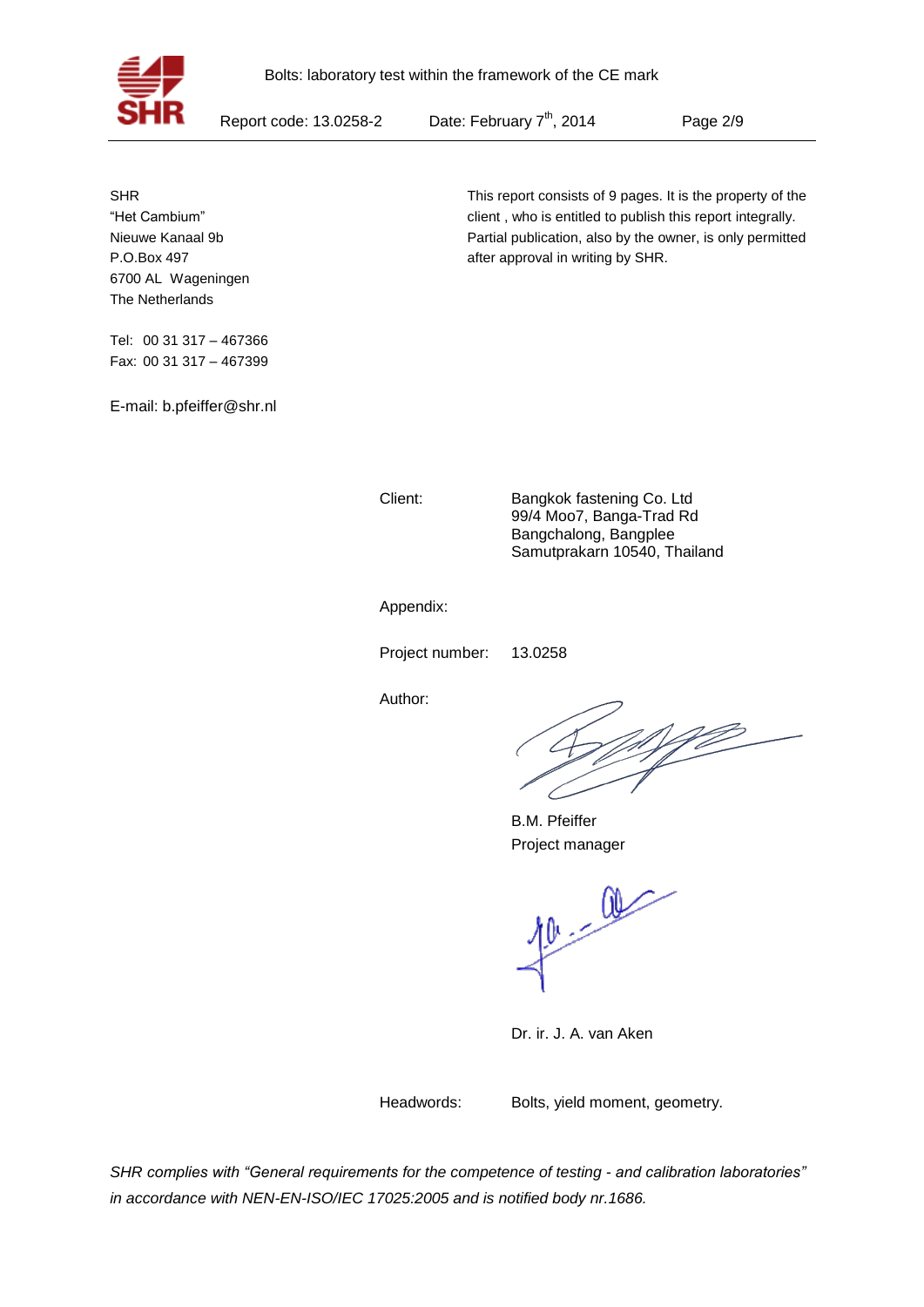

### **Contents**

| $\label{eq:1} \mbox{Introduction} \,\, \ldots \,\, \ldots \,\, \ldots \,\, \ldots \,\, \ldots \,\, \ldots \,\, \ldots \,\, \ldots \,\, \ldots \,\, \ldots \,\, \ldots \,\, \ldots \,\, \ldots \,\, \ldots \,\, \ldots \,\, \ldots \,\, \ldots \,\, \ldots \,\, \ldots \,\, \ldots \,\, \ldots \,\, \ldots \,\, \ldots \,\, \ldots \,\, \ldots \,\, \ldots \,\, \ldots \,\, \ldots \,\, \ldots \,\, \ldots \,\, \ldots \,\, \ldots \,\, \ldots \,\, \ldots \,\,$<br>$\mathbf{1}$ |  |
|---------------------------------------------------------------------------------------------------------------------------------------------------------------------------------------------------------------------------------------------------------------------------------------------------------------------------------------------------------------------------------------------------------------------------------------------------------------------------------|--|
| 2                                                                                                                                                                                                                                                                                                                                                                                                                                                                               |  |
|                                                                                                                                                                                                                                                                                                                                                                                                                                                                                 |  |
|                                                                                                                                                                                                                                                                                                                                                                                                                                                                                 |  |
|                                                                                                                                                                                                                                                                                                                                                                                                                                                                                 |  |
|                                                                                                                                                                                                                                                                                                                                                                                                                                                                                 |  |
| 3                                                                                                                                                                                                                                                                                                                                                                                                                                                                               |  |
|                                                                                                                                                                                                                                                                                                                                                                                                                                                                                 |  |
|                                                                                                                                                                                                                                                                                                                                                                                                                                                                                 |  |
|                                                                                                                                                                                                                                                                                                                                                                                                                                                                                 |  |
|                                                                                                                                                                                                                                                                                                                                                                                                                                                                                 |  |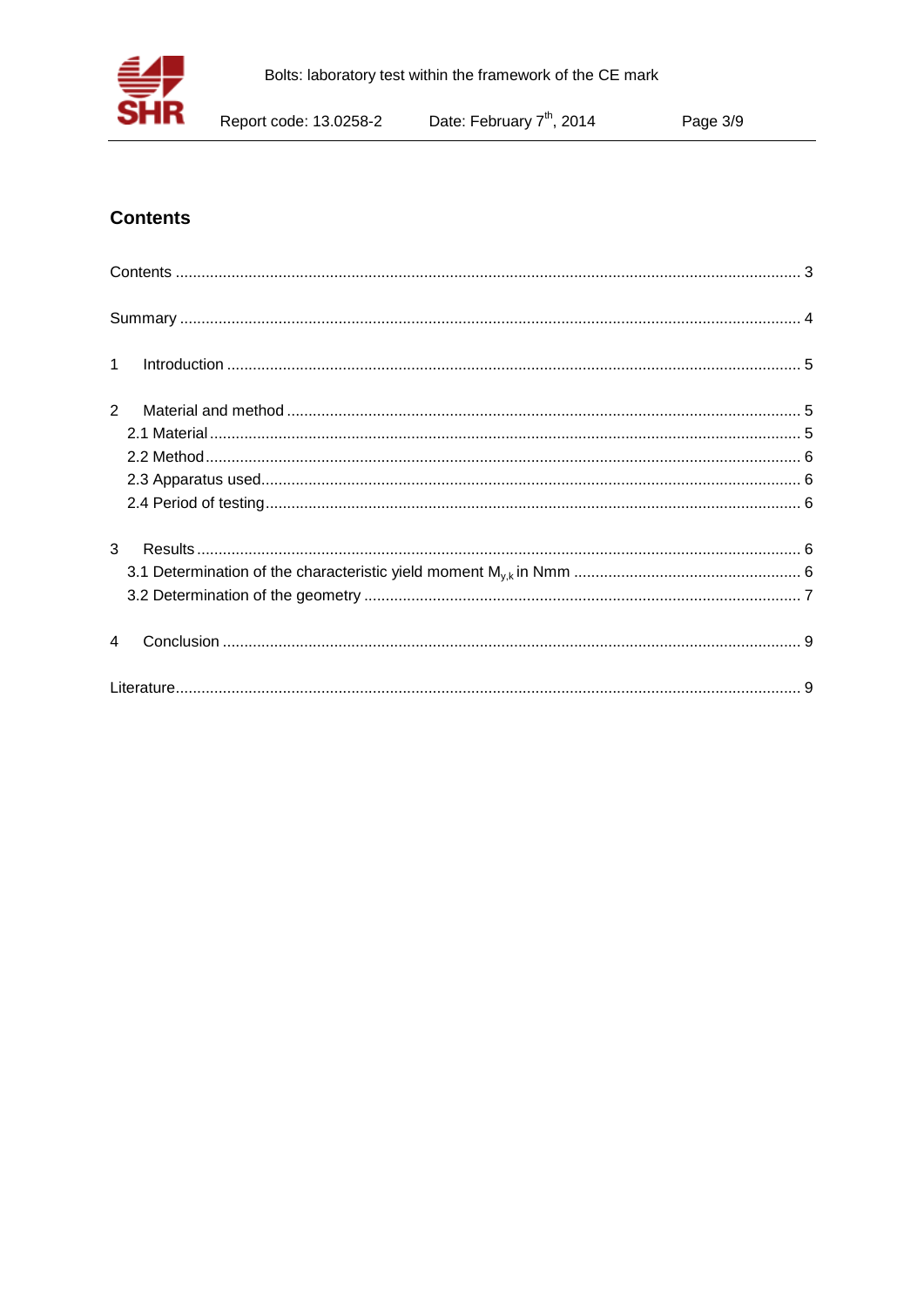

#### **Summary**

Bangkok fastening Co. Ltd. would like to mark their mushroom head square neck bolts with the CEmark. It is confirmed by means of the CE-mark that the performances indicated by Bangkok fastening Co. Ltd., tested by means of random sampling and tested in accordance with the EN 14592+A1:2012, have been actually realised. The values of the test results are given in this report.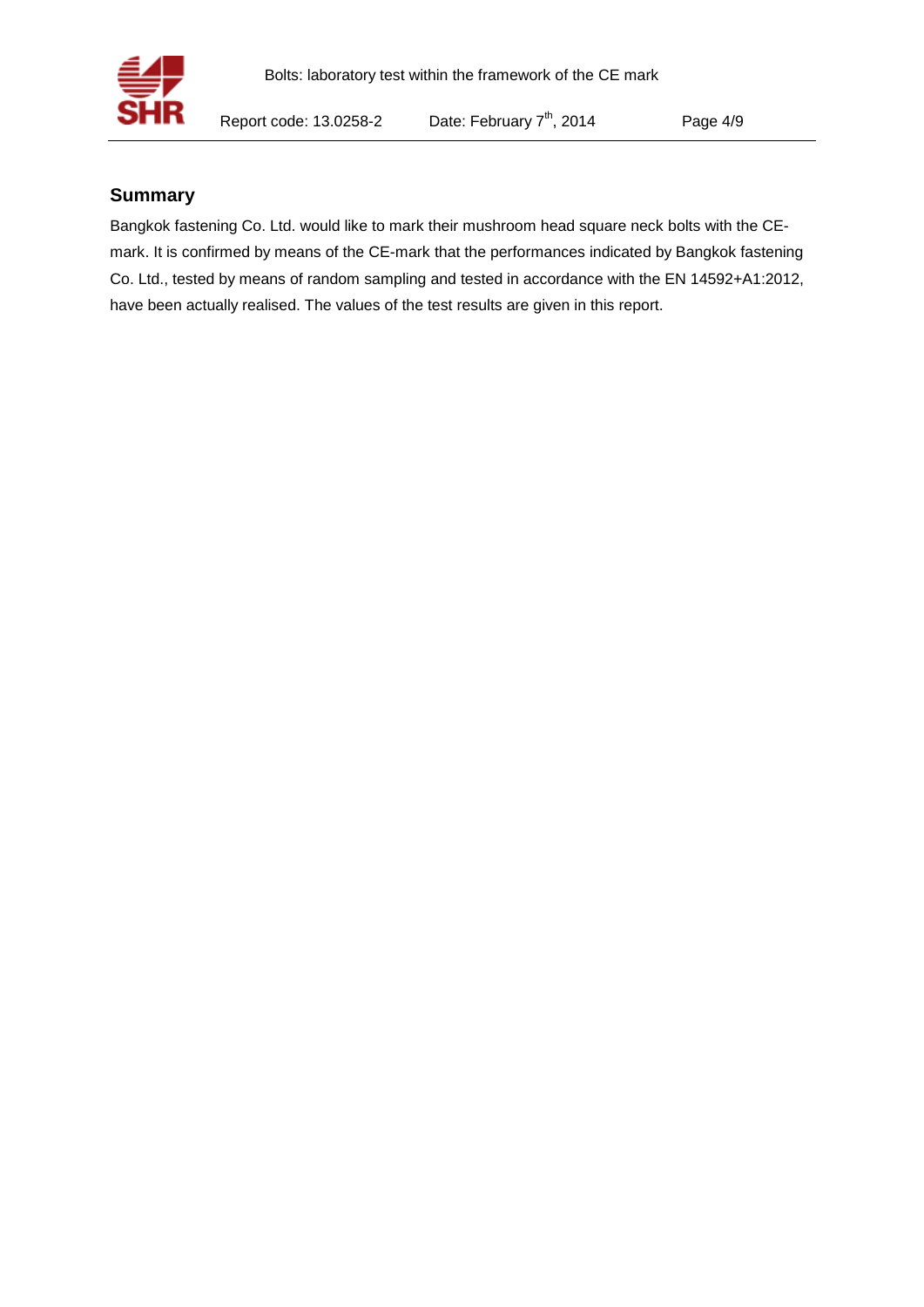

#### **1 Introduction**

Bangkok fastening Co. Ltd. has indicated that they wish to apply the CE-mark on their mushroom head square neck bolts in steel qualities 4.8 and 8.8.

The necessary tests are described in EN 14592+A1:2012 and have been executed in accordance therewith.

#### **2 Material and method**

#### **2.1 Material**

The following bolts have been received June 18<sup>th</sup> from Bangkok fastening Co. Ltd.

#### **Table 1**

| <b>Size</b> | <b>Size</b> | <b>Size</b> | <b>Size</b>           | <b>Size</b>           | <b>Size</b>           |
|-------------|-------------|-------------|-----------------------|-----------------------|-----------------------|
| M6 X 16     | M7 X 40     | M8 X 16     | M10 X 20              | M12 X 30              | M16 X 50              |
| M6 X 20     | M7 X 45     | M8 X 20     | M10 X 25              | M12 X 35              | M16 X 55              |
| M6 X 25     | M7 X 50     | M8 X 25     | M10 X 30              | M12 X 40              | M16 X 60              |
| M6 X 30     | M7 X 60     | M8 X 30     | M10 X 35              | M12 X 45              | M <sub>16</sub> X 65  |
| M6 X 35     | M7 X 70     | M8 X 35     | M10 X 40              | M12 X 50              | M <sub>16</sub> X 70  |
| M6 X 40     | M7 X 80     | M8 X 40     | M10 X 45              | M12 X 60              | M <sub>16</sub> X 75  |
| M6 X 45     | M7 X 90     | M8 X 45     | M <sub>10</sub> X 50  | M <sub>12</sub> X 70  | M <sub>16</sub> X 80  |
| M6 X 50     | M7 X 100    | M8 X 50     | M10 X 60              | M12 X 80              | M16 X 90              |
| M6 X 60     |             | M8 X 60     | M10 X 70              | M12 X 90              | M <sub>16</sub> X 100 |
| M6 X 70     |             | M8 X 70     | M10 X 80              | M12 X 100             | M <sub>16</sub> X 110 |
| M6 X 80     |             | M8 X 80     | M10 X 90              | M12 X 110             | M <sub>16</sub> X 120 |
| M6 X 90     |             | M8 X 90     | M10 X 100             | M12 X 120             | M <sub>16</sub> X 130 |
| M6 X 100    |             | M8 X 100    | M10 X 110             | M12 X 130             |                       |
| M6 X 110    |             | M8 X 110    | M10 X 120             | M12 X 140             |                       |
| M6 X 120    |             | M8 X 120    | M10 X 130             | M12 X 150             |                       |
| M6 X 130    |             | M8 X 130    | M10 X 140             | M <sub>12</sub> X 160 |                       |
|             |             | M8 X 140    | M10 X 150             | M12 X 180             |                       |
|             |             | M8 X 150    | M10 X 160             | M12 X 200             |                       |
|             |             | M8 X 160    | M <sub>10</sub> X 180 | M12 X 220             |                       |
|             |             | M8 X 180    | M10 X 200             | M12 X 240             |                       |
|             |             | M8 X 200    | M10 X 220             | M12 X 260             |                       |
|             |             |             | M10 X 240             | M12 X 280             |                       |
|             |             |             | M10 X 260             | M12 X 300             |                       |
|             |             |             | M10 X 280             |                       |                       |
|             |             |             | M10 X 300             |                       |                       |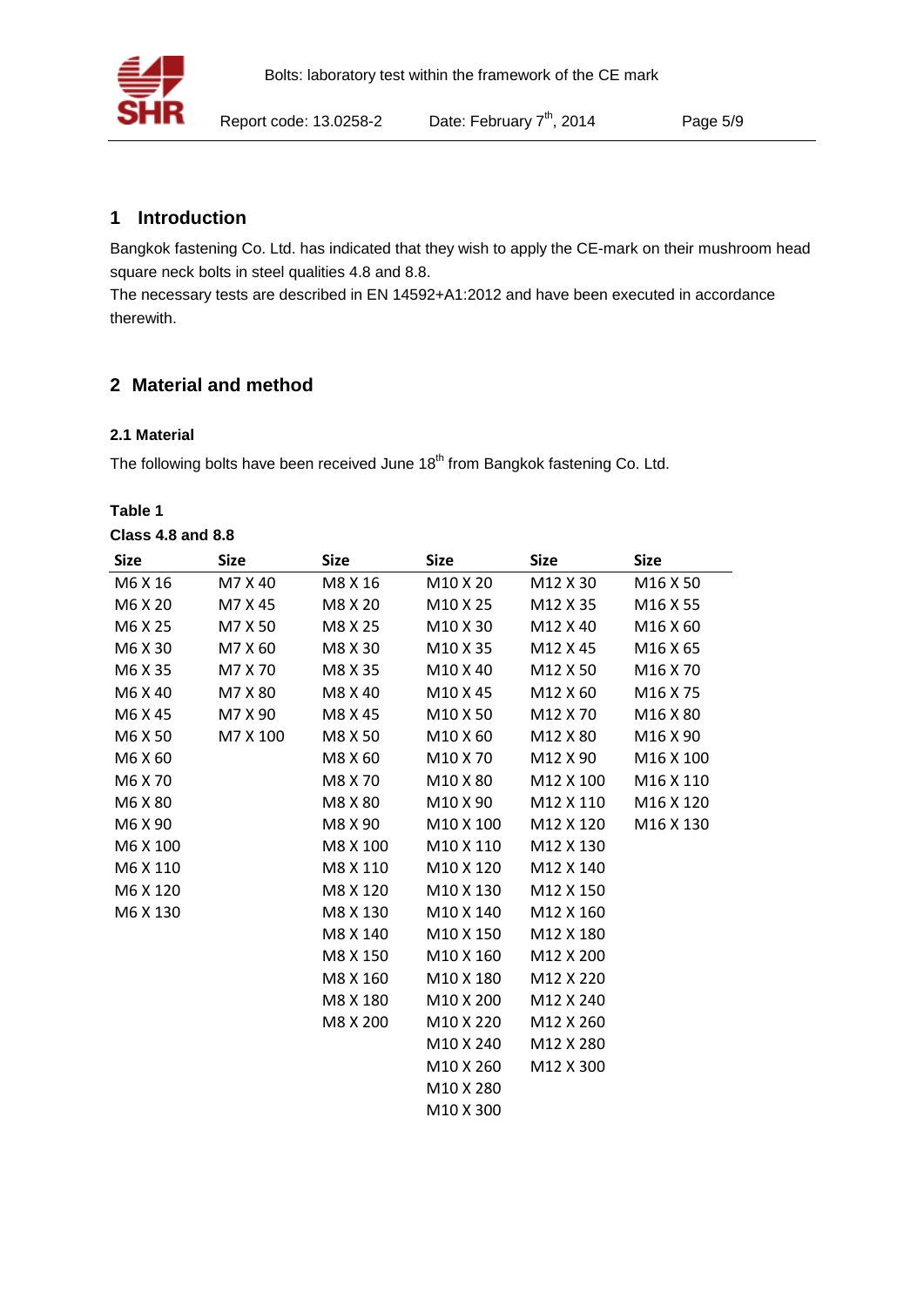#### **2.2 Method**

The test methods are described in EN 14592+A1:2012. This consists the following two tests:

- determination of the yield moment according to EN 409:2009;
- determination of the geometry.

The characteristic value is calculated according to the method described in EN 14358:2007.

#### **2.3 Apparatus used**

| Recorder of yield moment | <b>SHR/417</b> |
|--------------------------|----------------|
| Calliper 250 mm          | <b>SHR/328</b> |
| Calliper 600 mm          | <b>SHR/005</b> |

#### **2.4 Period of testing**

The testing has taken place in weeks 27 and 28 of 2013 and week 3 of 2014.

#### **3 Results**

#### **3.1 Determination of the characteristic yield moment My,k in Nmm**

#### **Class 4.8**

| M6              | M7              | M <sub>8</sub>  | <b>M10</b>      | M <sub>12</sub> | M16         |
|-----------------|-----------------|-----------------|-----------------|-----------------|-------------|
| $M_{v,k}$ (Nmm) | $M_{v,k}$ (Nmm) | $M_{v,k}$ (Nmm) | $M_{v,k}$ (Nmm) | $M_{v,k}$ (Nmm) | My, k (Nmm) |
| 9708            | 19396           | 27749           | 45393           | 75929           | 437459      |

#### **Class 8.8**

| M6              | M7              | M8              | <b>M10</b>      | M12             | M16             |
|-----------------|-----------------|-----------------|-----------------|-----------------|-----------------|
| $M_{v,k}$ (Nmm) | $M_{v,k}$ (Nmm) | $M_{v,k}$ (Nmm) | $M_{v,k}$ (Nmm) | $M_{v,k}$ (Nmm) | $M_{v,k}$ (Nmm) |
| 16853           | 30802           | 49503           | 87302           | 132599          | 928500          |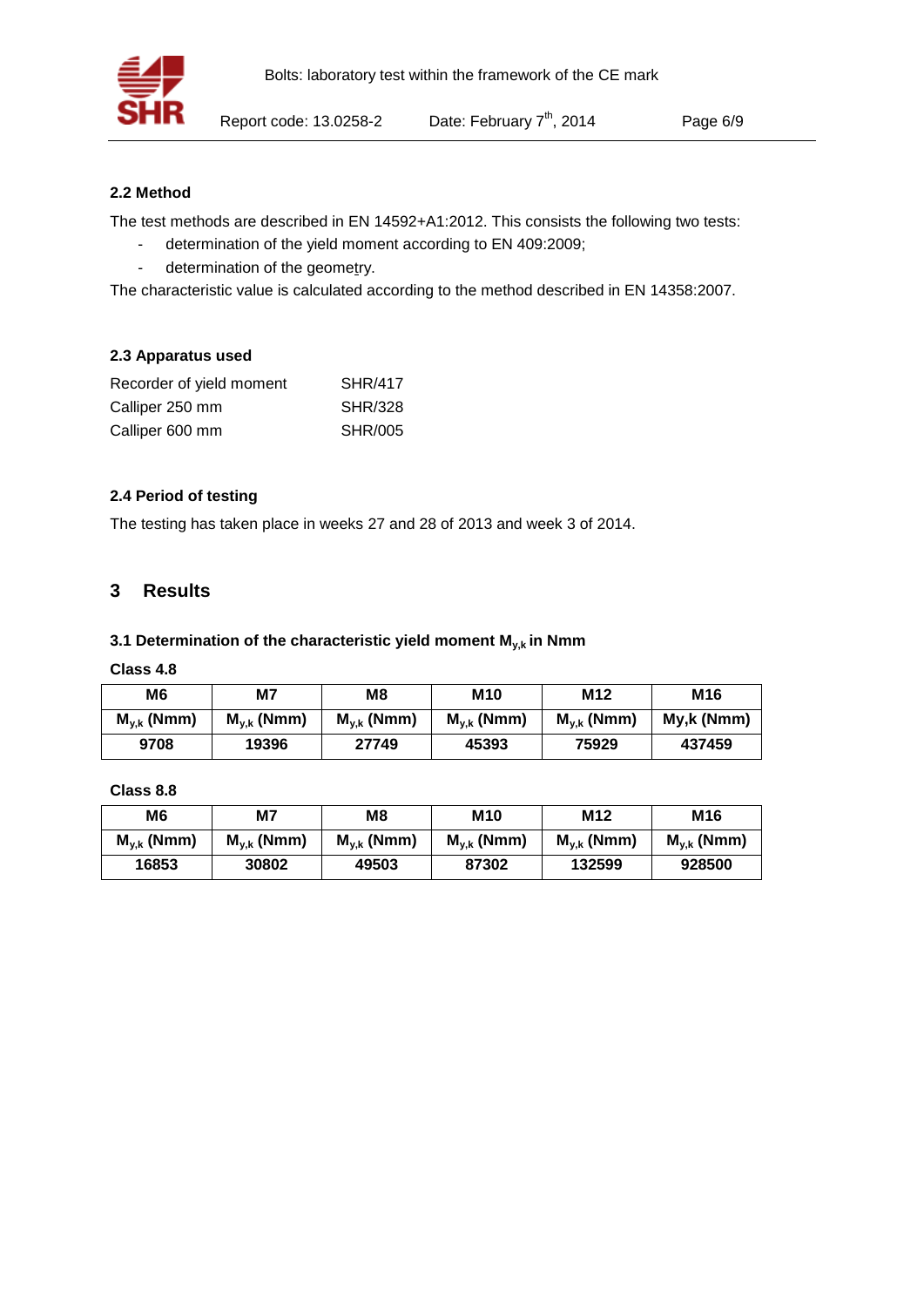

Page 7/9

#### **3.2 Determination of the geometry**

All values in mm at 20°C

| Size        | <u>D<sub>Nom</sub></u> | Length | <b>Size</b>           | <u>D<sub>Nom</sub></u> | Length |
|-------------|------------------------|--------|-----------------------|------------------------|--------|
| M6 X 16     | 5.84                   | 19.32  | M7 X 40               | 6.90                   | 44.27  |
| M6 X 20     | 5.84                   | 23.62  | M7 X 45               | 6.89                   | 49.17  |
| M6 X 25     | 5.82                   | 28.20  | M7 X 50               | 6.90                   | 54.28  |
| M6 X 30     | 5.82                   | 33.59  | M7 X 60               | 6.89                   | 64.32  |
| M6 X 35     | 5.81                   | 38.07  | M7 X 70               | 6.89                   | 74.40  |
| M6 X 40     | 5.82                   | 43.21  | M7 X 80               | 6.87                   | 84.29  |
| M6 X 45     | 5.81                   | 48.24  | M7 X 90               | 6.88                   | 94.18  |
| M6 X 50     | 5.87                   | 53.63  | M7 X 100              | 6.88                   | 104.28 |
| M6 X 60     | 5.88                   | 63.48  |                       |                        |        |
| M6 X 70     | 5.91                   | 73.35  |                       |                        |        |
| M6 X 80     | 5.90                   | 83.18  |                       |                        |        |
| M6 X 90     | 5.88                   | 93.44  |                       |                        |        |
| M6 X 100    | 5.87                   | 103.30 |                       |                        |        |
| M6 X 110    | 5.89                   | 113.45 |                       |                        |        |
| M6 X 120    | 5.88                   | 123.44 |                       |                        |        |
| M6 X 130    | 5.82                   | 130.38 |                       |                        |        |
| <b>Size</b> | $D_{\text{nom}}$       | Length | <b>Size</b>           | $D_{\text{Nom}}$       | Length |
| M8 X 16     | 7.82                   | 20.79  | M <sub>10</sub> X 20  | 9.79                   | 25.36  |
| M8 X 20     | 7.81                   | 24.62  | M10 X 25              | 9.82                   | 30.14  |
| M8 X 25     | 7.80                   | 29.50  | M10 X 30              | 9.88                   | 35.19  |
| M8 X 30     | 7.80                   | 34.74  | M10 X 35              | 9.82                   | 39.94  |
| M8 X 35     | 7.79                   | 39.88  | M10 X 40              | 9.80                   | 45.09  |
| M8 X 40     | 7.78                   | 44.78  | M10 X 45              | 9.80                   | 50.02  |
| M8 X 45     | 7.79                   | 49.65  | M10 X 50              | 9.79                   | 55.12  |
| M8 X 50     | 7.79                   | 54.81  | M10 X 60              | 9.78                   | 65.27  |
| M8 X 60     | 7.85                   | 65.05  | M10 X 70              | 9.77                   | 75.32  |
| M8 X 70     | 7.80                   | 74.56  | M10 X 80              | 9.76                   | 85.12  |
| M8 X 80     | 7.82                   | 84.62  | M10 X 90              | 9.76                   | 95.09  |
| M8 X 90     | 7.81                   | 94.80  | M10 X 100             | 9.76                   | 105.03 |
| M8 X 100    | 7.83                   | 104.13 | M10 X 110             | 9.81                   | 115.16 |
| M8 X 110    | 7.83                   | 114.25 | M <sub>10</sub> X 120 | 9.78                   | 125.33 |
| M8 X 120    | 7.81                   | 124.34 | M10 X 130             | 9.80                   | 134.95 |
| M8 X 130    | 7.83                   | 134.44 | M10 X 140             | 9.80                   | 144.85 |
| M8 X 140    | 7.77                   | 144.48 | M <sub>10</sub> X 150 | 9.80                   | 155.13 |
| M8 X 150    | 7.76                   | 154.27 | M10 X 160             | 9.82                   | 165.05 |
| M8 X 160    | 7.79                   | 164.23 | M10 X 180             | 9.77                   | 185.26 |
| M8 X 180    | 7.79                   | 184.49 | M10 X 200             | 9.76                   | 204.88 |
| M8 X 200    | 7.81                   | 204.41 | M10 X 220             | 9.79                   | 225.07 |
|             |                        |        | M10 X 240             | 9.80                   | 245.54 |
|             |                        |        | M <sub>10</sub> X 260 | 9.79                   | 265.19 |
|             |                        |        | M <sub>10</sub> X 280 | 9.79                   | 285.40 |

| Size     | $D_{\text{Norm}}$ | Length |
|----------|-------------------|--------|
| M7 X 40  | 6.90              | 44.27  |
| M7 X 45  | 6.89              | 49.17  |
| M7 X 50  | 6.90              | 54.28  |
| M7 X 60  | 6.89              | 64.32  |
| M7 X 70  | 6.89              | 74.40  |
| M7 X 80  | 6.87              | 84.29  |
| M7 X 90  | 6.88              | 94.18  |
| M7 X 100 | 6.88              | 104.28 |
|          |                   |        |

| Size                             | D.<br>Nom- | Length |
|----------------------------------|------------|--------|
| M <sub>10</sub> X 20             | 9.79       | 25.36  |
| M10 X 25                         | 9.82       | 30.14  |
| M <sub>10</sub> X 30             | 9.88       | 35.19  |
| M <sub>10</sub> X 35             | 9.82       | 39.94  |
| M <sub>10</sub> X 40             | 9.80       | 45.09  |
| M <sub>10</sub> X 45             | 9.80       | 50.02  |
| M10 X 50                         | 9.79       | 55.12  |
| M10 X 60                         | 9.78       | 65.27  |
| M <sub>10</sub> X 70             | 9.77       | 75.32  |
| M10 X 80                         | 9.76       | 85.12  |
| M <sub>10</sub> X 90             | 9.76       | 95.09  |
| M <sub>10</sub> X <sub>100</sub> | 9.76       | 105.03 |
| M <sub>10</sub> X 110            | 9.81       | 115.16 |
| M <sub>10</sub> X 120            | 9.78       | 125.33 |
| M10 X 130                        | 9.80       | 134.95 |
| M10 X 140                        | 9.80       | 144.85 |
| M <sub>10</sub> X 150            | 9.80       | 155.13 |
| M <sub>10</sub> X 160            | 9.82       | 165.05 |
| M <sub>10</sub> X 180            | 9.77       | 185.26 |
| M <sub>10</sub> X 200            | 9.76       | 204.88 |
| M <sub>10</sub> X 220            | 9.79       | 225.07 |
| M <sub>10</sub> X 240            | 9.80       | 245.54 |
| M10 X 260                        | 9.79       | 265.19 |
| M <sub>10</sub> X 280            | 9.79       | 285.40 |
| M10 X 300                        | 9.83       | 305.72 |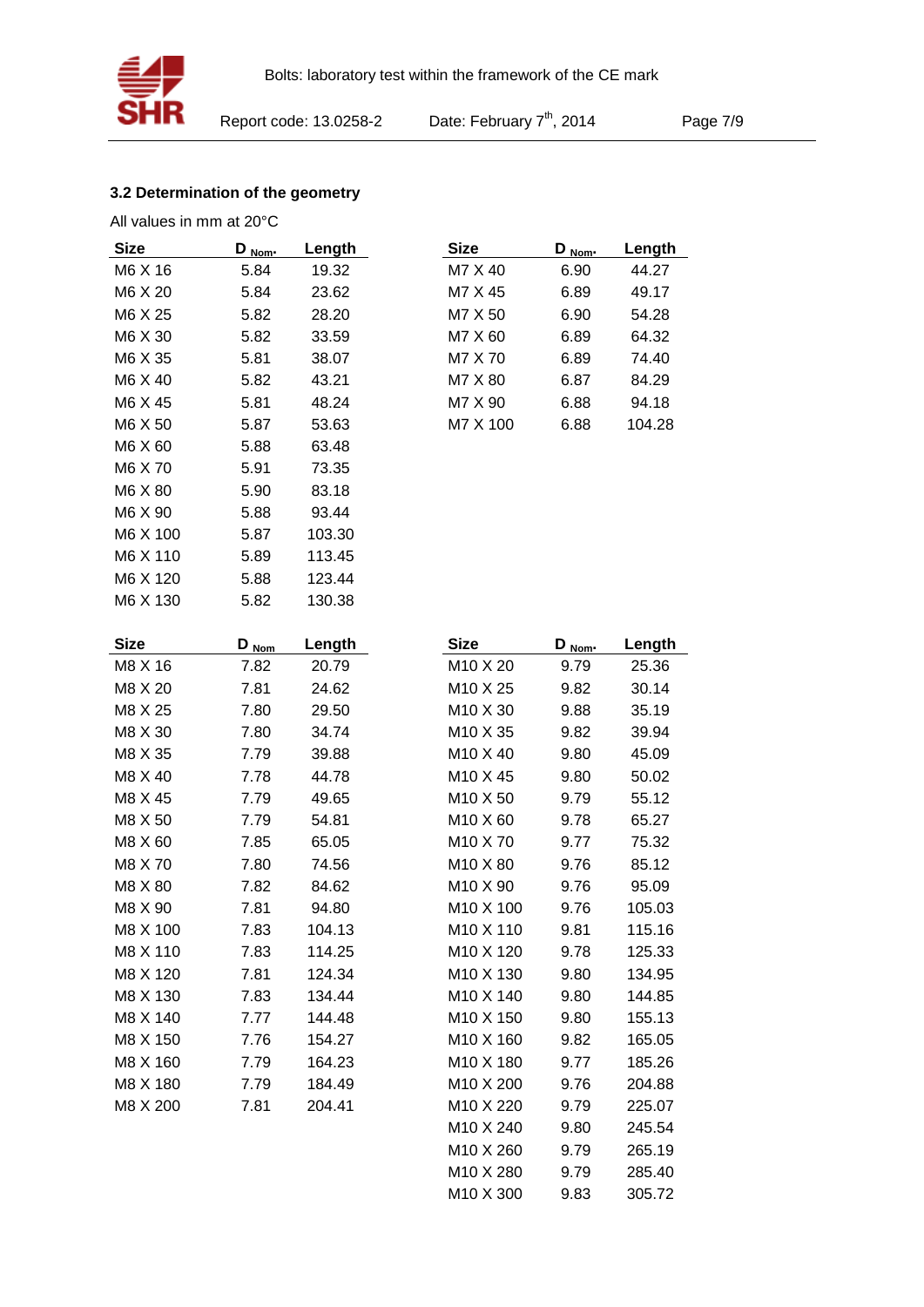

Report code: 13.0258-2

Date: February 7<sup>th</sup>, 2014

Page 8/9

| <b>Size</b>           | $D_{\text{Norm}}$ | Length | <b>Size</b> | $D_{\text{Nom}}$ | Length |
|-----------------------|-------------------|--------|-------------|------------------|--------|
| M12 X 30              | 11.80             | 36.88  | 16 X 50     | 15,76            | 59,22  |
| M <sub>12</sub> X 35  | 11.84             | 41.83  | 16 X 55     | 15,75            | 64,32  |
| M <sub>12</sub> X 40  | 11.80             | 46.92  | 16 X 60     | 15,75            | 69,15  |
| M <sub>12</sub> X 45  | 11.77             | 51.94  | 16 X 65     | 15,77            | 74,18  |
| M <sub>12</sub> X 50  | 11.79             | 56.56  | 16 X 70     | 15,73            | 78,90  |
| M <sub>12</sub> X 60  | 11.76             | 66.73  | 16 X 75     | 15,74            | 84,00  |
| M <sub>12</sub> X 70  | 11.76             | 76.42  | 16 X 80     | 15,76            | 89,35  |
| M <sub>12</sub> X 80  | 11.81             | 87.41  | 16 X 90     | 15,69            | 99,00  |
| M <sub>12</sub> X 90  | 11.76             | 96.66  | 16 X 100    | 15,72            | 108,55 |
| M <sub>12</sub> X 100 | 11.77             | 107.17 | 16 X 110    | 15,70            | 121,03 |
| M <sub>12</sub> X 110 | 11.78             | 116.98 | 16 X 120    | 15,71            | 129,30 |
| M <sub>12</sub> X 120 | 11.78             | 126.88 | 16 X 130    | 15,74            | 138,81 |
| M <sub>12</sub> X 130 | 11.78             | 136.85 |             |                  |        |
| M <sub>12</sub> X 140 | 11.78             | 146.64 |             |                  |        |
| M <sub>12</sub> X 150 | 11.79             | 156.44 |             |                  |        |
| M <sub>12</sub> X 160 | 11.75             | 167.02 |             |                  |        |
| M12 X 180             | 11.73             | 186.92 |             |                  |        |
| M <sub>12</sub> X 200 | 11.72             | 206.96 |             |                  |        |
| M <sub>12</sub> X 220 | 11.76             | 227.02 |             |                  |        |
| M <sub>12</sub> X 240 | 11.76             | 247.32 |             |                  |        |
| M <sub>12</sub> X 260 | 11.77             | 267.24 |             |                  |        |
| M <sub>12</sub> X 280 | 11.78             | 287.27 |             |                  |        |
| M <sub>12</sub> X 300 | 11.79             | 307.10 |             |                  |        |